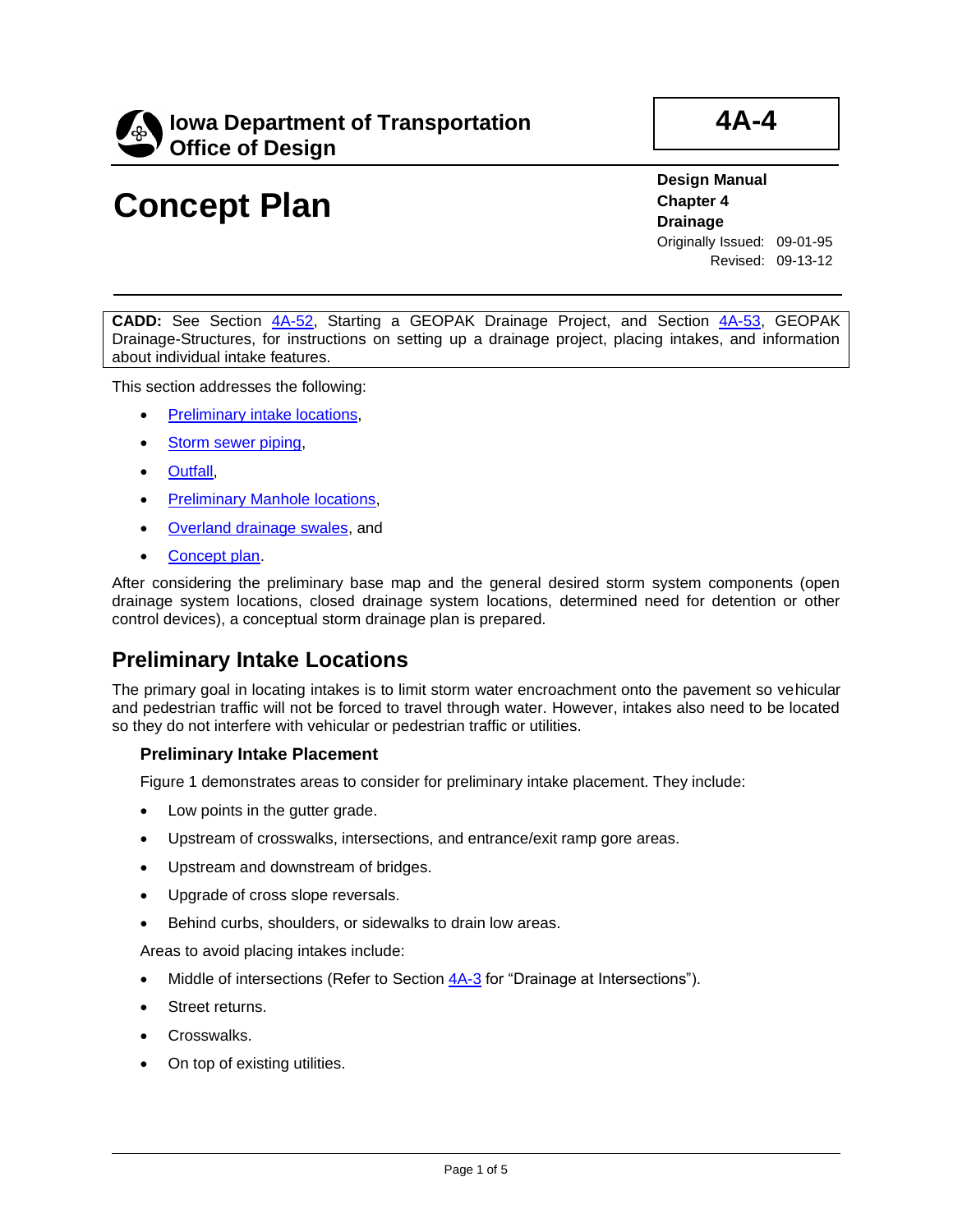

**Figure 1:** Plan and profile view of common intake locations.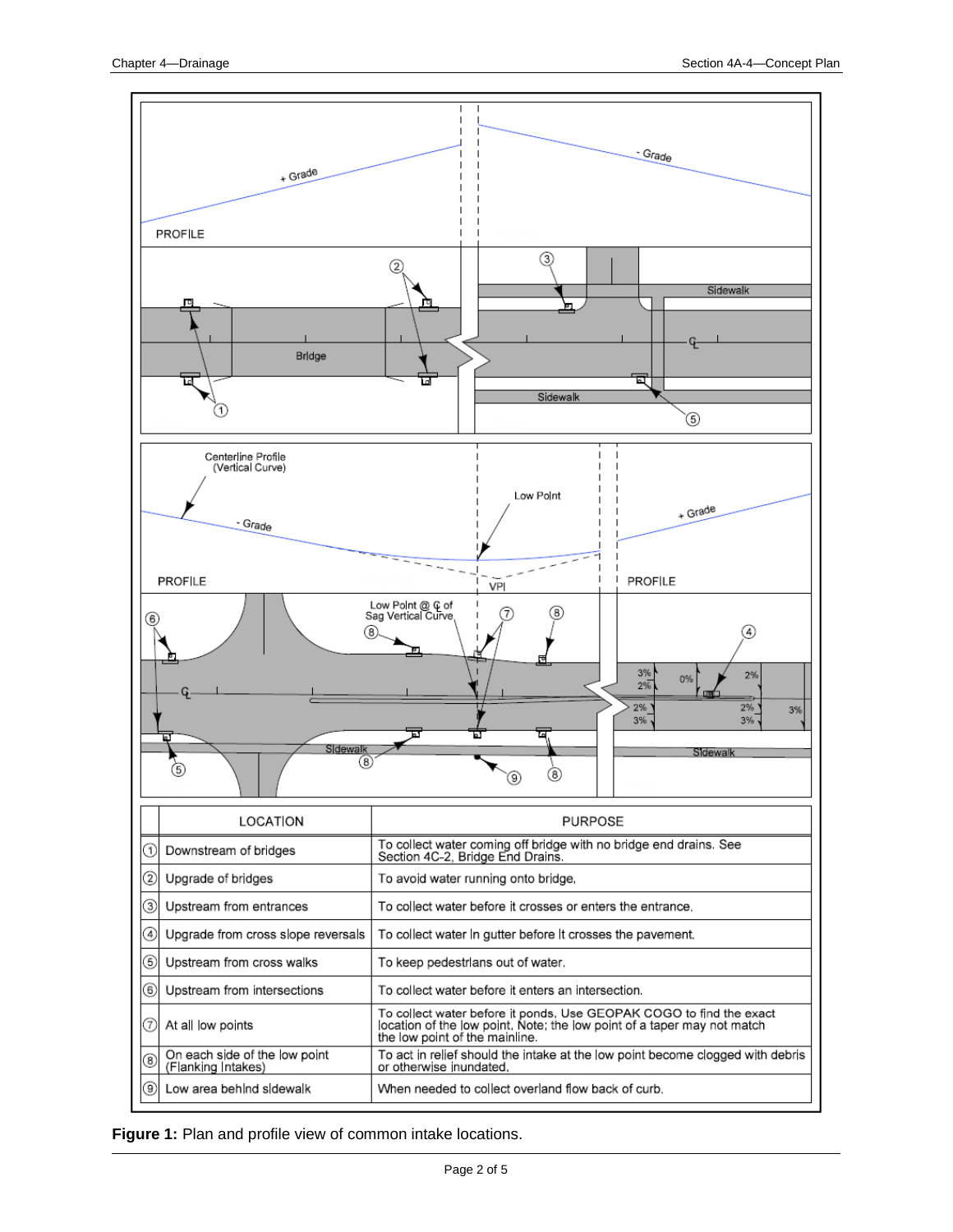#### **Other Considerations**

Storm sewer pipe size restricts spacing between intakes, see Table 1 below. Limit preliminary intake spacing to 400 ft (125 m).

Often, unusual situations warrant additional intakes or other drainage devices. The following are guidelines to consider:

- Intercept major water flows before they reach pavement. Possible drainage devices to consider include ditches, intakes, and culverts.
- Intercept springs, subdrains, and tile lines. Possible drainage devices to consider include ditches and intakes.
- Within a project, area intakes may be needed in non-paved areas.

On major highways, interstates, freeways, and other roadways on the National Highway System (NHS), flanking intakes are required on each side of sag intakes. See Section [4A-6](04a-06.pdf) for more information regarding flanking intakes.

<span id="page-2-0"></span>After preliminary intake location has been completed, lay out piping between structures.

## **Storm Sewer Piping**

Table 1 provides maximum spacing for intakes and manholes based on pipe size. Maintenance operations may further limit intake and manhole spacing. Maintenance authority limitations should be documented according to Section [4A-2.](04a-02.pdf) When laying out preliminary piping, start by assuming a 15 inch (375 mm) pipe diameter.



Use a minimum 15 inch (375 mm) diameter pipe for all urban storm sewer systems draining the NHS.

Refer to the Storm Sewer Design section for additional pipe sizing criteria.

| English       |                  | metric        |                  |
|---------------|------------------|---------------|------------------|
| pipe diameter | maximum spacing* | pipe diameter | maximum spacing* |
| ın            |                  | mm            | m                |
| 15 to 24      | 400              | 375 to 600    | 125              |
| 30 to 54      | 500              | 750 to 1400   | 150              |
| $\geq 60$     | 1000             | $\geq 1500$   | 300              |

#### **Table 1: Intake and manhole maximum spacing.**

\*Maintenance constraints may require closer spacing.

#### <span id="page-2-1"></span>**Preliminary Manhole Locations**

Manholes are needed in storm sewer systems to allow access for maintenance and cleaning. In order to design the most economic and efficient storm sewer system, tentatively locate manholes where intakes are not required and:

- Two or more pipes join together.
- Pipe shape or size changes.
- Pipe direction changes.
- Pipe grade changes.
- Pipe elevation changes.

On long tangents where none of the above conditions exist, locate manholes at intermediate points. For maximum spacing, see Table 1 above.

Avoid locating manholes in the following locations:

• Over existing utilities.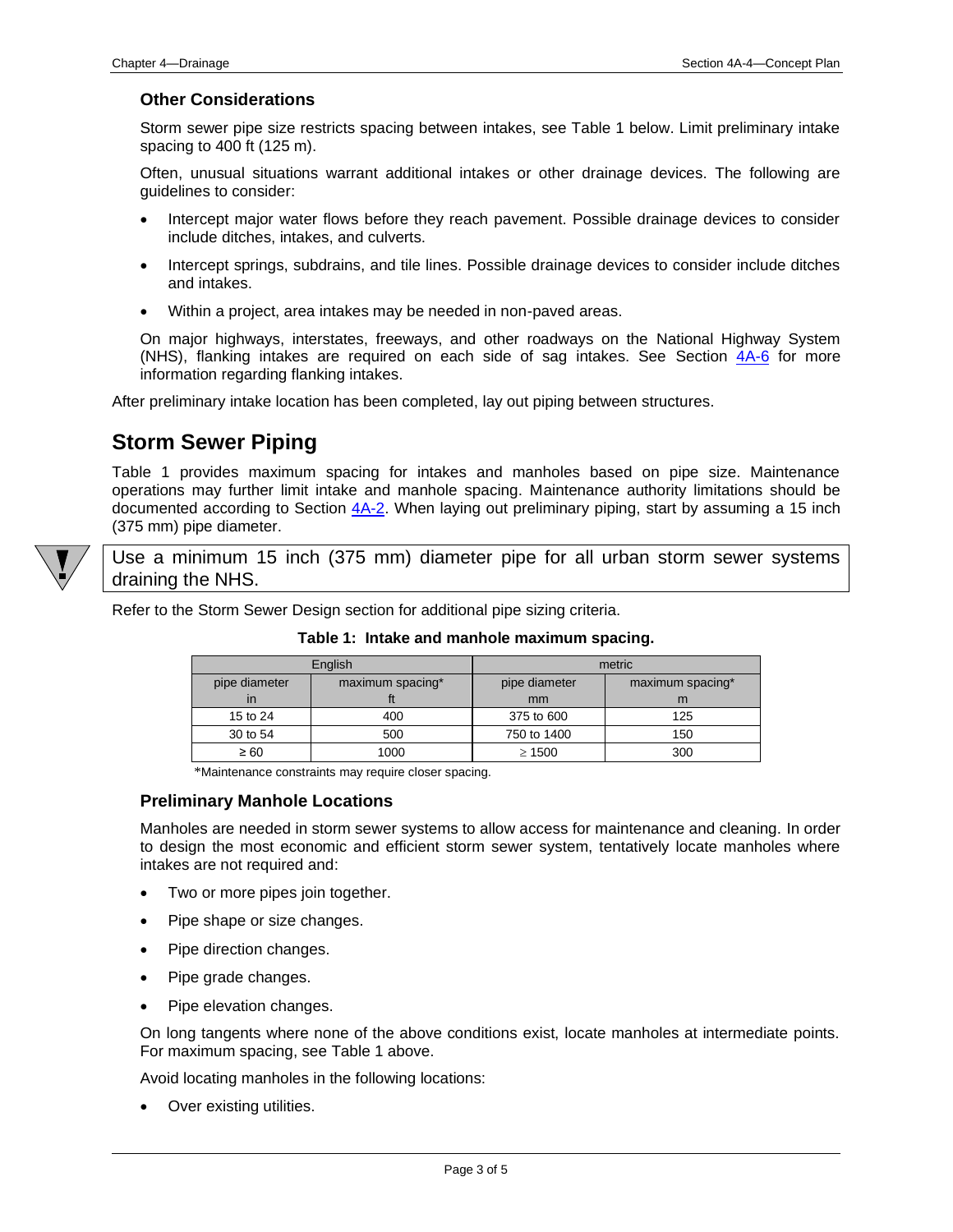- In intersections or thru lanes.
- In the path of a potential sidewalk or multi-use trail.

If locating a manhole within a roadway cannot be avoided, attempt to place it in the shoulder or median.

#### <span id="page-3-0"></span>**Outfall**

Stormwater runoff conveyed by piping should be transported to a discharge point to which it would have naturally flowed. Do not relocate runoff from one watershed to another without a drainage engineer's evaluation of hazard and liability. Outfall locations should not create or increase erosion or flooding potential downstream. Outfalls may need to be located sufficiently upstream of the right-ofway line or receiving stream to allow for adequate energy dissipation and sediment control.

## **Overland Drainage Swales**

Do not relocate runoff from one watershed to another without a drainage engineer's evaluation of hazard and liability.

Evaluate the need for and location of surface flowage easements and ponding easements for major design storm flows. Surface flowage easements are required to help reduce potential for grading or building within the proposed overland flow drainage system. Surface flowage easement should be obtained all the way to a permanent discharge location. Ponding easements are required where it is known that upstream ponding will occur to reduce the potential for grading or building within the potential ponding area.

## **Detention and Storage**

Evaluate the need for detention and storage for interim design sediment control and for final design permanent water quality purposes. Detention and storage could range from designed sediment basins along a project, to detention basins used to reduce peak storm water discharges from a project. Detention basins used for peak discharge reduction generally serve as sediment basins during construction until erosion control is fully established.

## **Other Considerations**

Other items to consider include, but are not limited to:

- Deep cuts.
- Utility avoidance.
- Traffic control.
- Staged drainage design, e.g. a trunk main may be needed on each side of the roadway versus one single one on one side of the roadway.

## <span id="page-3-1"></span>**Concept Plan**

After all intakes and manholes have been tentatively located, number the system to aid in the process of design and construction. Use the following tips when numbering a storm sewer system:

- Begin numbering at the upstream end of the drainage system and work downstream.
- Number the drainage area the same as the inlet or intake within it. For more on drainage areas, see Section [4A-5.](04a-05.pdf)
- Once a number is assigned to a drainage area, intake, or manhole it should not change in future revisions.
- During the preliminary design, leave extra numbers in order to add structures later (e.g., only use odd numbers).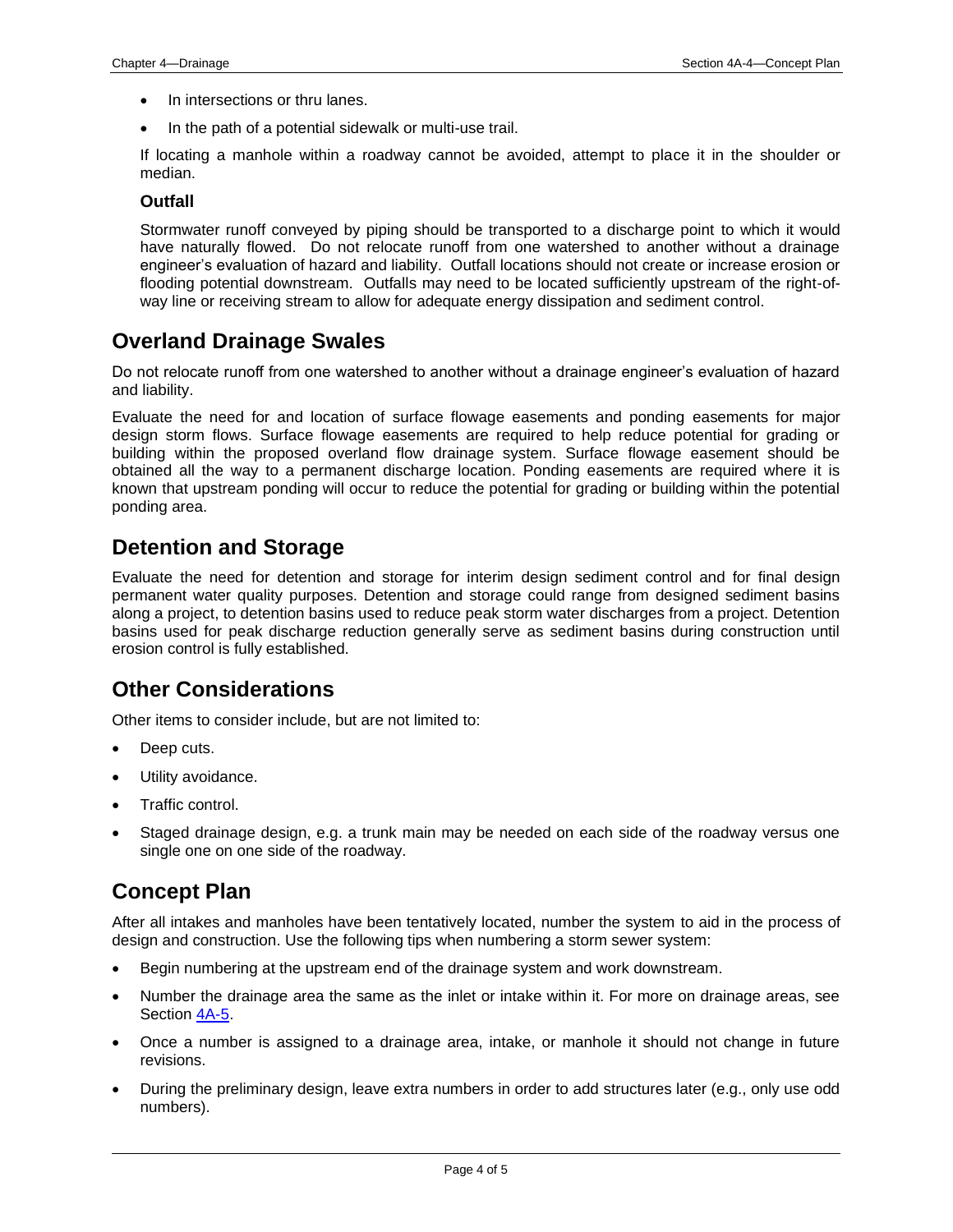- Number the storm sewer pipe based on the upstream structure it drains.
- Off- and on-site pipes and overland point flow sources not associated with another manhole or intake should be numbered with an A, B, C, etc. (e.g., a culvert pipe that drains into an intake).

Figure 2 demonstrates an example.



**Figure 2:** Sample numbering system for a typical storm sewer system.